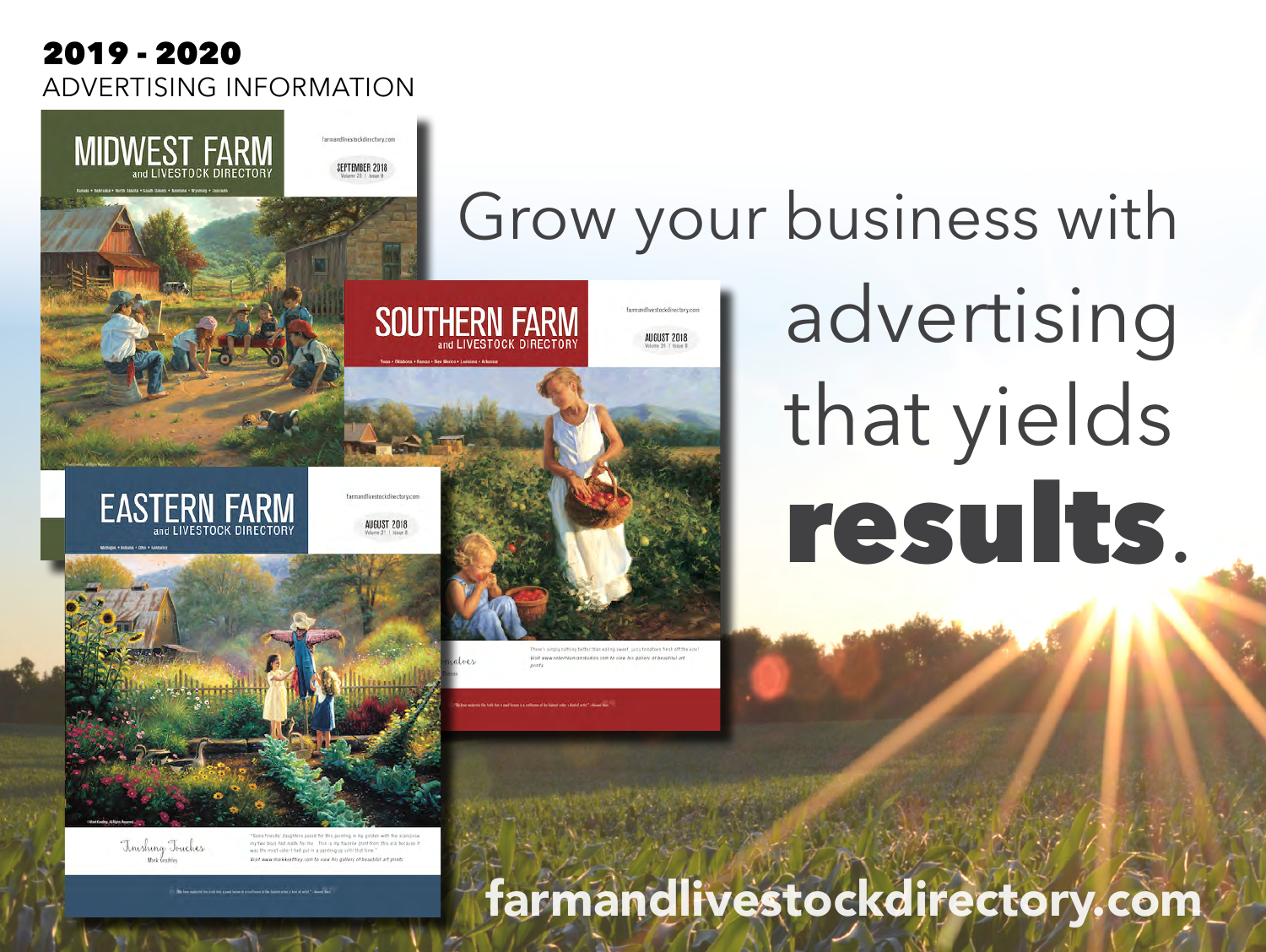# **Overview**

The Farm And Livestock Directory is a magazine geared towards mid- to large-scale crop and livestock producers. The editorial focuses on a wide range of relevant topics.

When it comes to advertising, one size doesn't fit all. Advertising plans are customizable – several regions and price levels are available. You don't have to pay for coverage you don't need.

Each issue has a minimum circulation of 20,000 per edition. Bonus circulation includes digital editions, trade show copies, implement dealer copies and extra mailed circulation.

For your peace of mind, we provide the official USPS postal receipt for every publication. You'll have proof of exactly when and how many copies are mailed.

Free digital coverage will compliment your print ad. We publish all our print editions on our **[companion web site](www.farmandlivestockdirectory.com)**. Your ad will have a direct link to your web site. Our **[online](http://farmandlivestockdirectory.com/read-online)  [magazines](http://farmandlivestockdirectory.com/read-online)** are user-friendly and don't require any special apps for viewing.

Call us today at **800-622-8836** and let us help you tailor a plan to meet your needs.



**" "***isn't likely to be.* **–Heritage Farm Power** *Guaranteed mailing assures us the magazines aren't just randomly placed, where our target audience* 

## **Guaranteed mailing**

The United States Postal Service gives every publisher a receipt for bulk-mailed publications. This receipt is the **USPS Form 3602-R** Postage Receipt.

The advertising business has become a popular target for scams. Protect yourself by demanding *every* publisher provides the proper documentation (**USPS Form 3602-R**). You should think of the postal receipt as any other receipt for services or goods you buy.

We provide the **USPS Form 3602-R** Postage Receipt for every publication we produce. We also embed the postal receipts on the front cover of the online magazines for quick reference.

**T**<br>
run an<br>
starts **"***couple of weeks after the issue is mailed!* **–Chop Rite II**  *The staff say they can always tell when and where we run an ad in the Farm And Livestock Directory. The phone starts ringing off the wall with calls from specific areas a* 

# farmandlivestockdirectory.com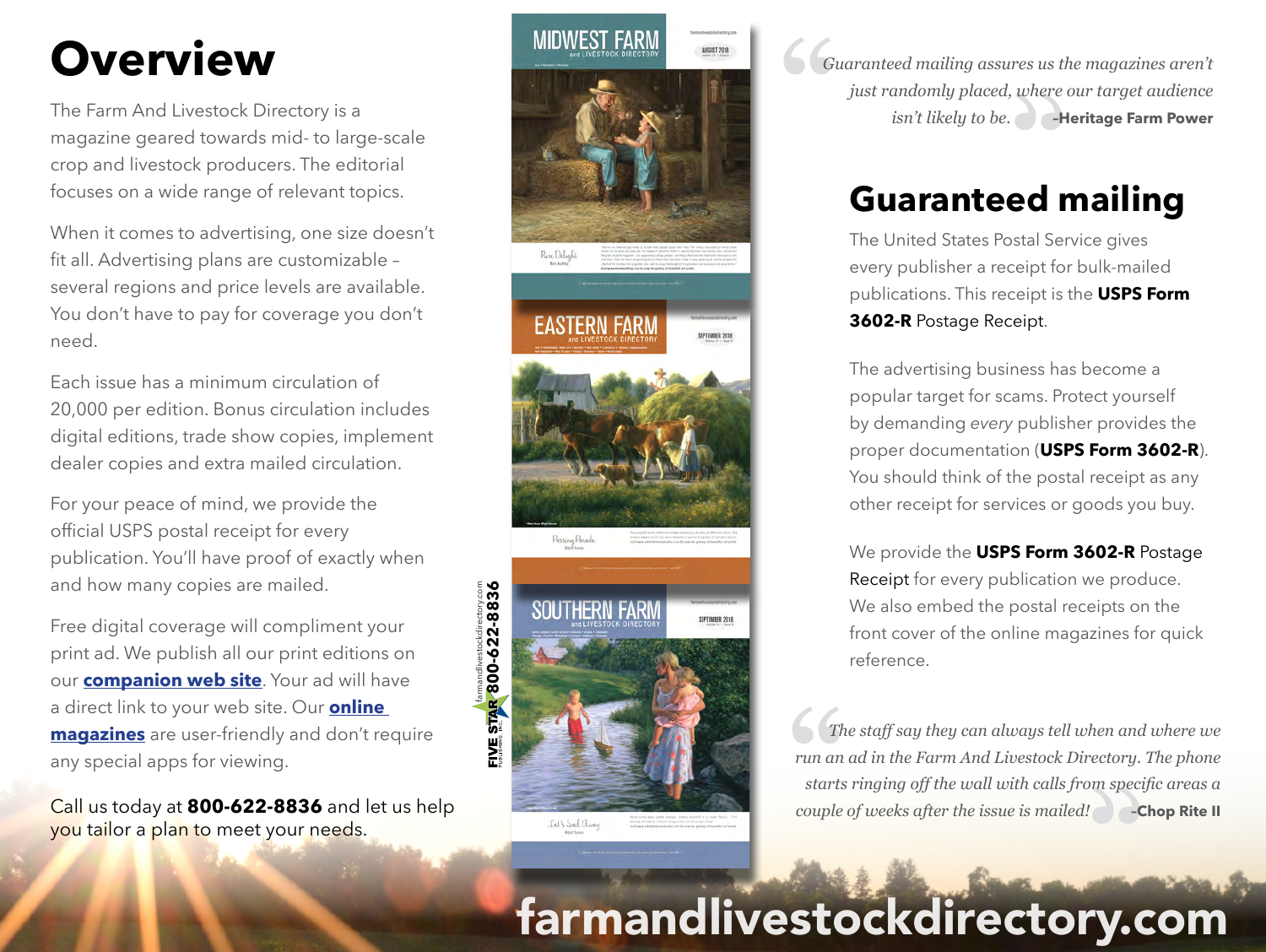### **Demographics**

The majority of our readers are mid- to large-scale crop and livestock producers.

- 86% crop & livestock producers
- 9% agricultural service providers

#### ■ 5% other

We have a controlled mailing list of over 253,000 highly qualified recipients. Our mailing list is compiled from these primary sources:

- periodic purchases of audited lists from highquality vendors
- qualified sign-ups at our trade show booths
- subscription requests via call-in, snail-mail request and online signups
- Our mailing list is constantly updated, ensuring deliverability.

### **Competitive advertising rates**

Make an 'apples to apples' comparison on ad pricing by breaking down actual costs per ad, per magazine. You'll need the postal receipt to verify the number of mailed publications.

Simply divide the cost of your ad by the number of mailed pieces to see cost per piece.

**Here's an example:** \$400.00 (ad rate) divided by 20,000 (actual circulation) = \$.02 (Your cost: **two cents per piece**)

#### **Print ad specs** ad specs =  $W \times H$  (inches)

| back cover 10 x 10.3    |                           |
|-------------------------|---------------------------|
| full bleed 10.9 x 13.7  | 1/8 vertical 3.2 x 4.5    |
| full page 10 x 12.3     | 1/8 horizontal 4.8 x 3.0  |
| 1/2 vertical 4.8 x 12.3 | 1/6 vertical 3.2 x 6.1    |
| 1/2 horizontal 10 x 6.1 | 1/6 horizontal  6.5 x 3.0 |
| junior page 6.5 x 9.2   | $2x3$ 3.2 x 3.0           |
| 2/3 page6.5 x 12.3      | business card3.2 x 1.4    |
| 1/3 page3.2 x 12.3      |                           |



**1** The magnet **"***because of the increase in call volume.*  –**Horst Welding** *I'm always on the lookout for value in our advertising dollar. The one stand-out in our advertising is Five Star Publishing's magazines. I can always tell when the magazines were mailed* 

### **2019 advertising rates**

| front cover3800  3612 3422  3233        |  |  |
|-----------------------------------------|--|--|
| back cover 3556  3379  3201  3024       |  |  |
| inside front full3253  2927  2604  2277 |  |  |
| inside back full 2948  2654 2360  2064  |  |  |
| inside front 1/21641  1478 1314  1149   |  |  |
| inside back 1/21489  1340 1192  1042    |  |  |
| inside front 1/4881793 705618           |  |  |
| inside back 1/4806 727  645 564         |  |  |
|                                         |  |  |
| 2-page spread3125  2813 2499  2187      |  |  |
|                                         |  |  |
|                                         |  |  |
| junior page 1365  1229  1092  956       |  |  |
|                                         |  |  |
|                                         |  |  |
|                                         |  |  |
|                                         |  |  |
|                                         |  |  |
|                                         |  |  |
|                                         |  |  |
|                                         |  |  |
| junior page  1199  1081  961 840        |  |  |
|                                         |  |  |
|                                         |  |  |
|                                         |  |  |
|                                         |  |  |
|                                         |  |  |
| business card 147  132 117  103         |  |  |
|                                         |  |  |

| Web Banners 300x250 pixels, monthly 500  |
|------------------------------------------|
| Postcard Insert (ask for copy specs)3250 |

farmandlivestockdirectory.com